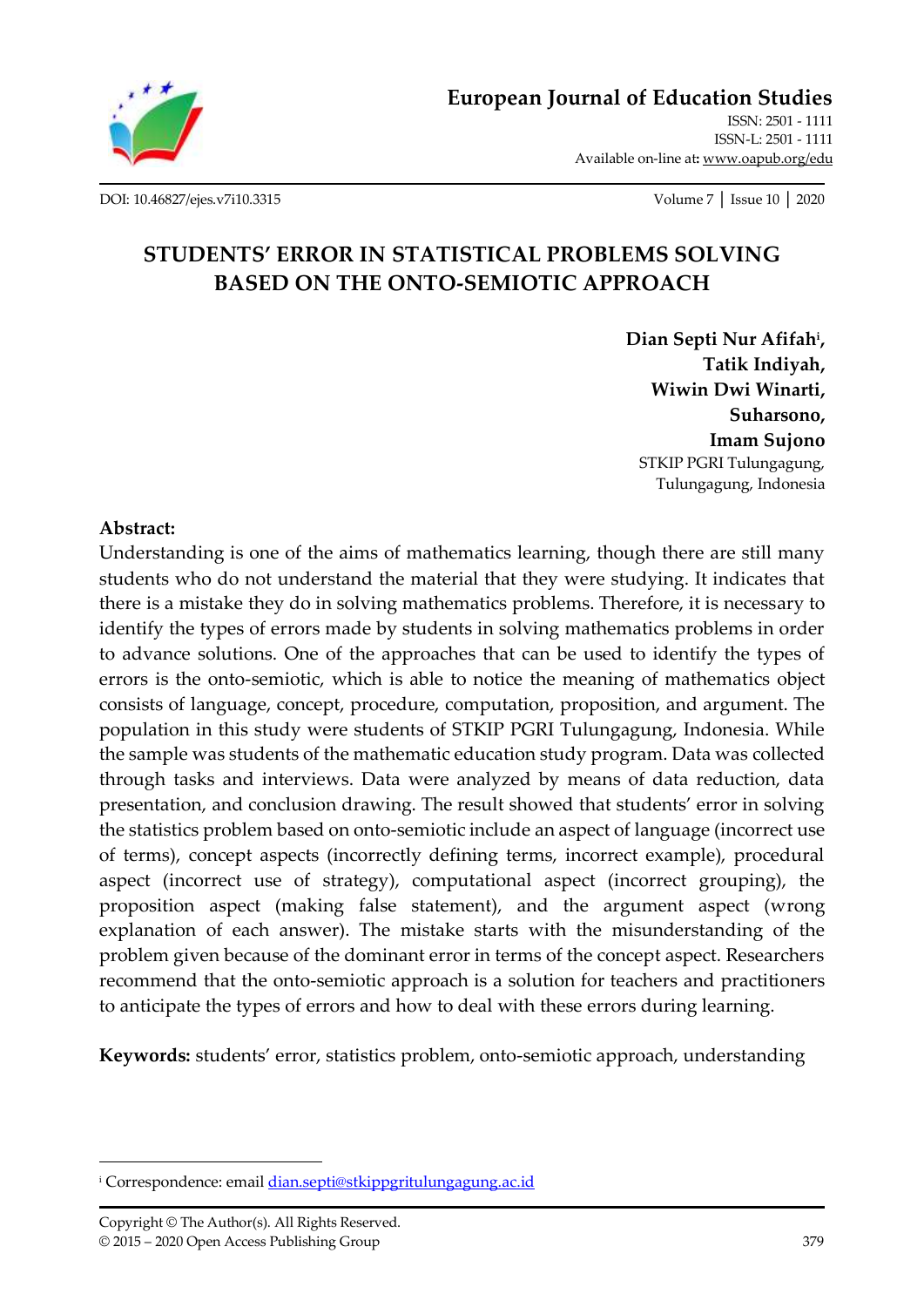# **1. Introduction**

One of the aims of mathematics learning is students can solve the mathematics problem (NCTM, 2006). For this reason, a prospective teacher must be prepared to have good problem-solving skills, but in reality, there are still many students who have low mathematical problem-solving abilities. This condition was seen in the observation and the result of the final examination when mathematics students were given questions about statistics problem-solving. It showed that only 8 out of 34 students could solve the problem correctly, six students could solve some parts of the problems, 16 students solve the problem incorrectly, and 4 students did not write anything.

Mathematics students face difficulties in distinguishing symbols used in statistics concepts (Godino, Batanero, & Font, 2007). It shows that students have trouble in solving statistics problems which cause them to make mistakes. Based on the interview result, several students stated that most of them know the concept, but they are confused about using formula and mathematics symbols because they could not memorize and made mistakes in calculation due to inaccuracy.

The errors that students made must immediately be given a solution, so the aims of learning are achieved because the mistake is the one indicator that student doesn't understand the material that they have learned. One of the ways that can be done is to identify the type of mistakes that the students made. Error needs to be analyzed further in order to get an overview of students' weaknesses in solving the mathematics problem (Safaat & Sari, 2016).

One of the approaches that can be used to analyze student error is the ontosemiotic approach, which is one of the approaches that take into account the meaning of each mathematics object (Neto, 2012). Mathematics object in onto-semiotic approach according to previous research includes language, problem situation, concept, procedure, proposition, and an argument (Godino & Batanero, 2013; Godino et al., 2007; Godino, Batanero, & Rafael, 2015). While, according to Neto, (2012), mathematics object in ontosemiotic approach includes language, concept/property, procedure, and an argument. Mathematics objects in the onto-semiotic approach are problem, language, action, definition, and trait an argument (Godino et al., 2007; Roa, 2005).

An onto-semiotic approach is a tool that explains didactics aimed at effectiveness in the classroom (Godino et al., 2015). The onto-semiotic approach can contribute to mathematics instructional design (Font, Godino, & Gallardo, 2013; Godino et al., 2007). The onto-semiotic approach in this study is used to analyze students' error in solving statistic problems which include language aspect, concept, procedure, computing, proposition, and an argument.

Previously, some researchers had conducted research involving the onto-semiotic approach. One of them is from previous research who had examined the profile of students' ability to solve the mathematics problem (Afifah, 2016; De Zeeuw, Craig, & You, 2013). Her research only revealed the student's ability to solve the mathematics problem based on Polya's steps, but it had not revealed how the types of students' errors in solving mathematics problems base on the onto-semiotic approach. Previous research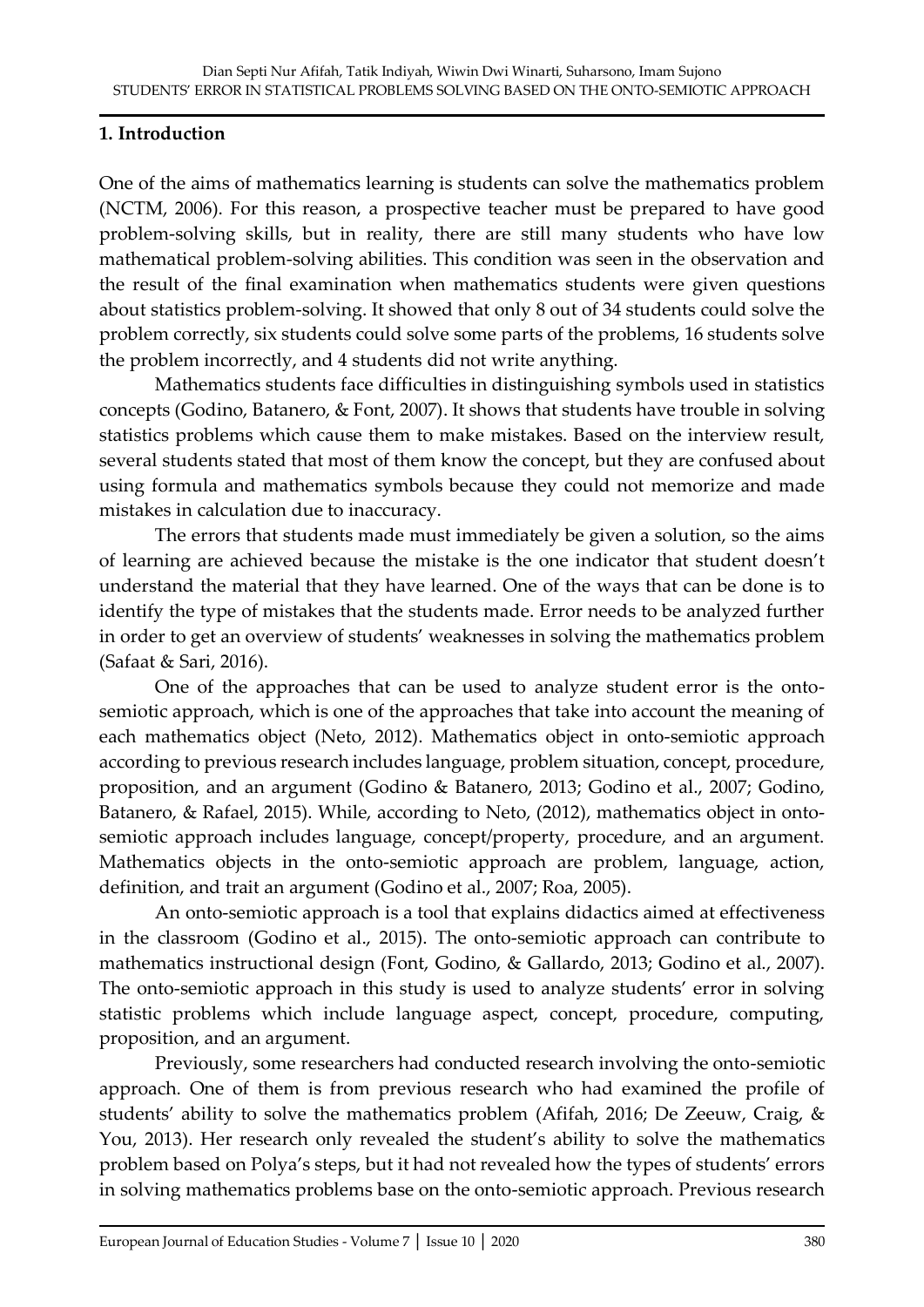uses the onto-semiotic approach to identify and analyze the meaning of mathematics in a multivariate context (Montiel, 2009). Another one research has not revealed how this type of error in problem-solving is based on the onto-semiotic approach (Afifah, 2016; Montiel, 2009).

The onto-semiotic approach can use as a tool to analyze the students' error solve a mathematical problem (Neto, 2012). So, the explanation of the onto semiotic approaches as troubleshooting analysis tools for students that used in this research are as follows: language, students can be said to be able to understand the language of mathematical objects, the definition of students understand the mathematical objects. Procedures, students understand the mathematical objects from the aspect of the procedure. Computation, students understand the computational aspects of mathematical objects. Proposition, the students understand the mathematical objects of the proposition. Arguments, students understand the mathematical objects from the aspect of the definition.

Therefore, the aim of this study is to analyze the student's error in solving the problem using an onto-semiotic approach. By using the onto-semiotic approach, it can be known the type of student error, so lecture can improve the planning in learning and choose the right strategy to improve understanding of students pedagogy (Alias, 2009; Almog & Ilany, 2012).

## **2. Materials and Methods**

The type of research method used in this study is qualitative with a purposive sampling technique. The subjects of this study were mathematics education students of STKIP PGRI Tulungagung, Indonesia for the 6th semester. The main instrument is the researcher themselves and the supporting instrument are tasks and interviews. The tasks were used to find out the types of students' error in solving the problem, while interview was used to explore the obtained data. To test the data validity, time triangulation was applied. Data analysis included reduction, data presentation, and conclusion drawing. The statistical problem provided was an open problem.

#### **3. Results and Discussion**

The percentage of student's error based on an onto-semiotic approach in terms of language aspect is 8%, concept aspect is 18%, procedure aspect is 16%, computational aspect is 19%, proposition aspect is 22% and argument is 17%. The least error type is based on the language aspect, while the dominant error type is the proposition aspect. For other aspects, the concept, procedure, computation, and argument are in the same average. The description of the error types is presented in Table 1 below.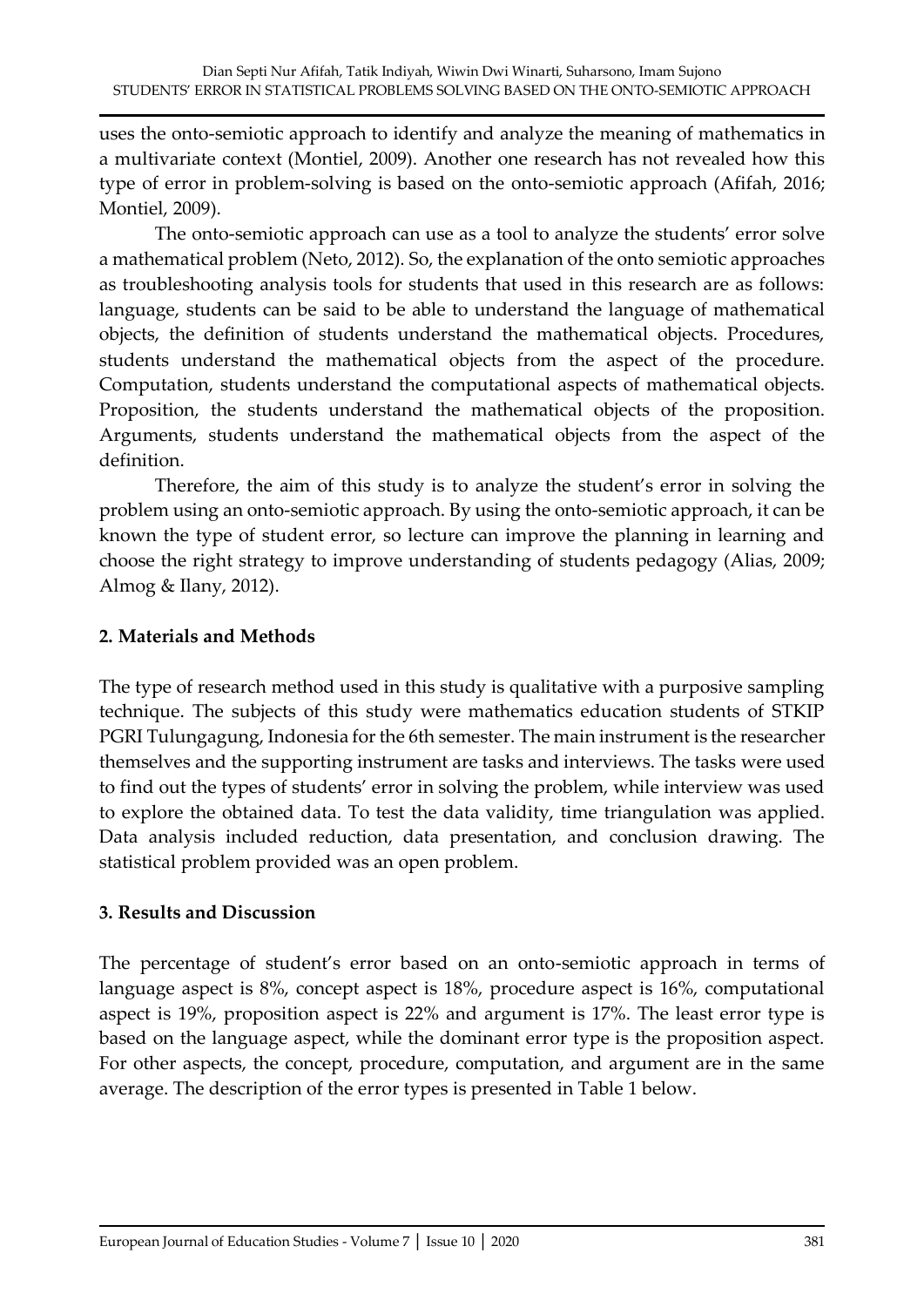| <b>Table 1:</b> Description of error types |    |                                                   |  |  |  |  |
|--------------------------------------------|----|---------------------------------------------------|--|--|--|--|
| The aspect of an Onto-Semiotic approach    |    | Description                                       |  |  |  |  |
| Language                                   |    | Incorrect in using statistics terms               |  |  |  |  |
|                                            | 2. | Incorrect in writing symbol                       |  |  |  |  |
|                                            | 3. | Incorrect in making a picture                     |  |  |  |  |
|                                            | 4. | Incorrect in presenting in table form statistics  |  |  |  |  |
| Concept                                    | 1. | Incorrect in defining                             |  |  |  |  |
|                                            |    | Incorrect in giving example and not an example    |  |  |  |  |
| Procedure                                  |    | Incorrect in using strategies or completion steps |  |  |  |  |
| Computation                                |    | Incorrect in using formula                        |  |  |  |  |
|                                            | 2. | Incorrect in writing the formula                  |  |  |  |  |
|                                            | 3. | Incorrect in counting the operation               |  |  |  |  |
| Proposition                                |    | Incorrect in making a statement                   |  |  |  |  |
| Argument                                   |    | Incorrect in giving the reason for the answer     |  |  |  |  |

Based on the interview result with a student, it was seen that student could not understand statistics concept. The concept is referred to data, mean, median, mode and data distribution. They are also not careful in calculating, forget the formula, and not prepared to study before a test.

This explains students answer in solving statistics problem. The student understands the problem given by writing the following:



**Figure 1:** Students answer in understanding the problem

Students made mistakes in using the terms minor and major. The minor in question is the lowest value and the major is the highest value. Major should be the dominant value or the one that most often appears in the statistics are called mode. The use of minor and major words is based on the student's own intuition because it is not used in the problem.

Based on Figure 1, the student made a mistake in understanding the statistics problem. This error type is based on the aspect of language which is wrong in using the terms minor and major. They also made mistake in defining "the majority of high", so that it includes the type of error based on the concept in statistics, the terms minor and major are not used.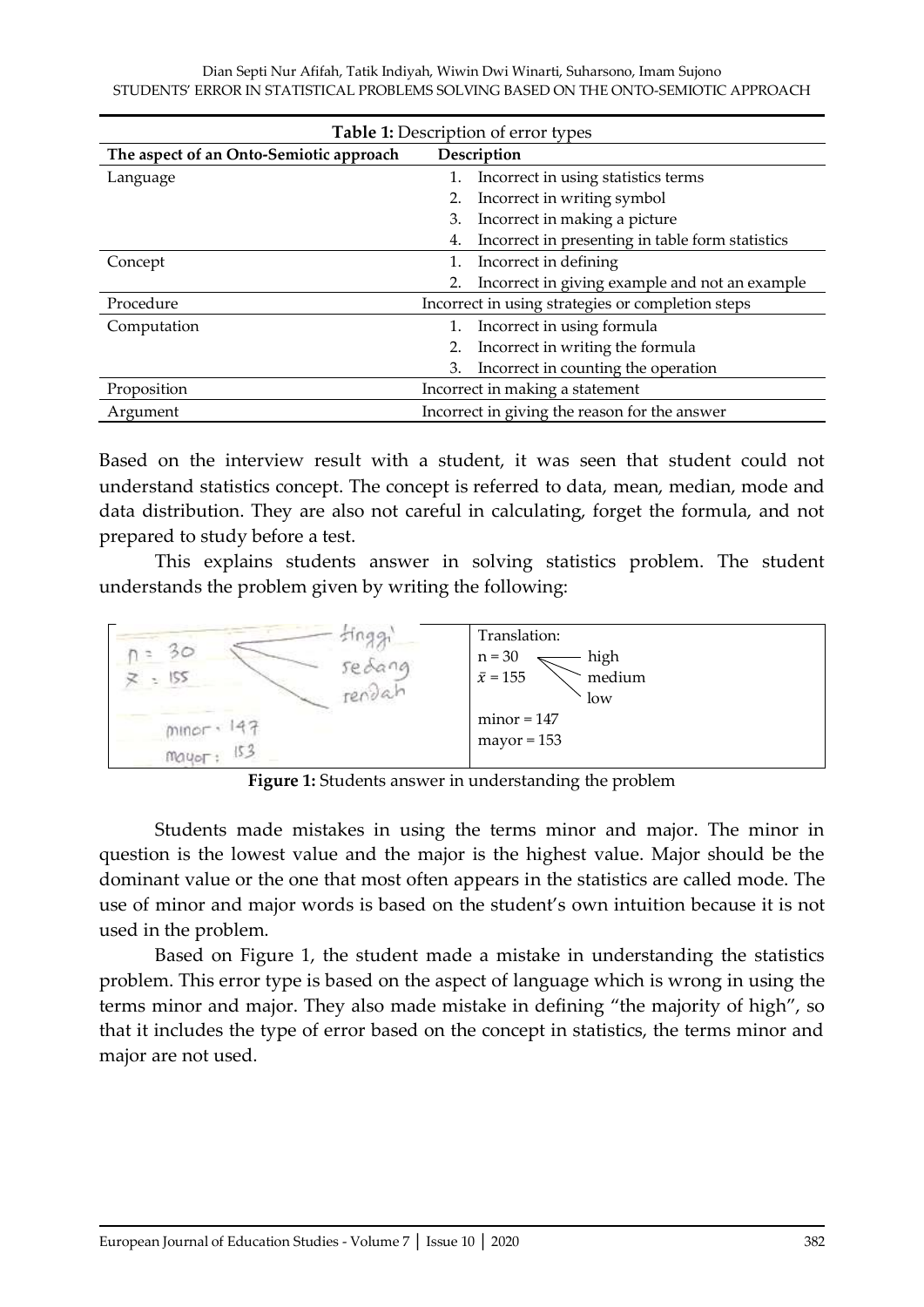| entelection =<br>0 Merenturian personologian milai minoritas dengan<br>matoritar<br>La Bertararkan finiteria kata "mayoritar"<br>mengandung orti memilai nilai 60-87%<br>dari Jumlah ferteluruhan. | Translation<br>Settlement:<br>Determining the ratio of value to the<br>٠<br>majority<br>the criteria<br>the<br>Based<br>word<br>$\alpha$<br>$\circ$<br>"majority" implies a value of $60\%$ -85%<br>of the total. |
|----------------------------------------------------------------------------------------------------------------------------------------------------------------------------------------------------|-------------------------------------------------------------------------------------------------------------------------------------------------------------------------------------------------------------------|
|----------------------------------------------------------------------------------------------------------------------------------------------------------------------------------------------------|-------------------------------------------------------------------------------------------------------------------------------------------------------------------------------------------------------------------|

**Figure 2:** First student step in solving the statistics problem

The first step that was used in solving the problem is to determine the comparison of minority value with the majority value. The majority value is interpreted to be more than 50% which is in the range of 65-85%. The student assumes that the scale used is 1- 100 so the "majority" is more than 50%. In this case, the student made mistakes in defining the term majority which should be interpreted not to have more than 50%. After being given a data example, the student still defines the term majority use percentage. In this case, students understood using intuition on percentage concept, which is based on his experience.

| $\frac{65}{100} \times 30 = 20$ people | example we take 65%, then<br>$\times$ 30 $\cdot$ 20 $\circ$ mag. | a Dan pumlah data reconform 30 crossy, minalnya<br>Translation:<br>$k$ the ambit $65\%$ , note<br>From the total data of 30 people, for<br>$\bullet$ |
|----------------------------------------|------------------------------------------------------------------|------------------------------------------------------------------------------------------------------------------------------------------------------|
|----------------------------------------|------------------------------------------------------------------|------------------------------------------------------------------------------------------------------------------------------------------------------|

**Figure 3:** Second student steps in solving the problem

The second step is determining the number of students who have the majority the body by taking 65% of 30 students based on previous intuition to get 20 students. The steps taken are correct, but the concept used is wrong. The error concept is because the incorrectness in using the term in statistics.

|         | Tabel Dembagion Kelar tinggi |           | dengan interv.<br>$698$ an | Translation |         |                                                |                    |
|---------|------------------------------|-----------|----------------------------|-------------|---------|------------------------------------------------|--------------------|
|         |                              |           |                            |             |         | Table of height class division with intervals: |                    |
|         | Threat beform                | tre Kuenh | $-0.15\%$                  |             | Height  | Frequency                                      |                    |
| rendah) | $-199$<br>$-4 + 6$           |           |                            | (low)       | 147-149 | 4                                              | $\rightarrow$ 15%  |
| sedam   | $150 - 152$                  | $-6$      | $-202$                     |             |         |                                                |                    |
| knan    | $153 - 153$                  | 2D        |                            | (medium)    | 150-152 |                                                | $\rightarrow 20\%$ |
|         |                              |           |                            | (high)      | 153-155 | 20                                             |                    |

**Figure 4:** Third students step in solving the problem

The third step is to present the data by creating a group frequency table. From the figure, it can be seen that the student still uses percentage concept to determine the frequency or number of students. In addition, it is also divided into three classes, assuming high, medium and low. For the classes, the frequency is respectively 65% (high), 20% (medium), and 15% (low). From the table, it is proven that several errors are made, namely the average height is not equal to 155 and the mode is not 153. The error is a procedure error because the student did not use known data in making the table, which are average and mode.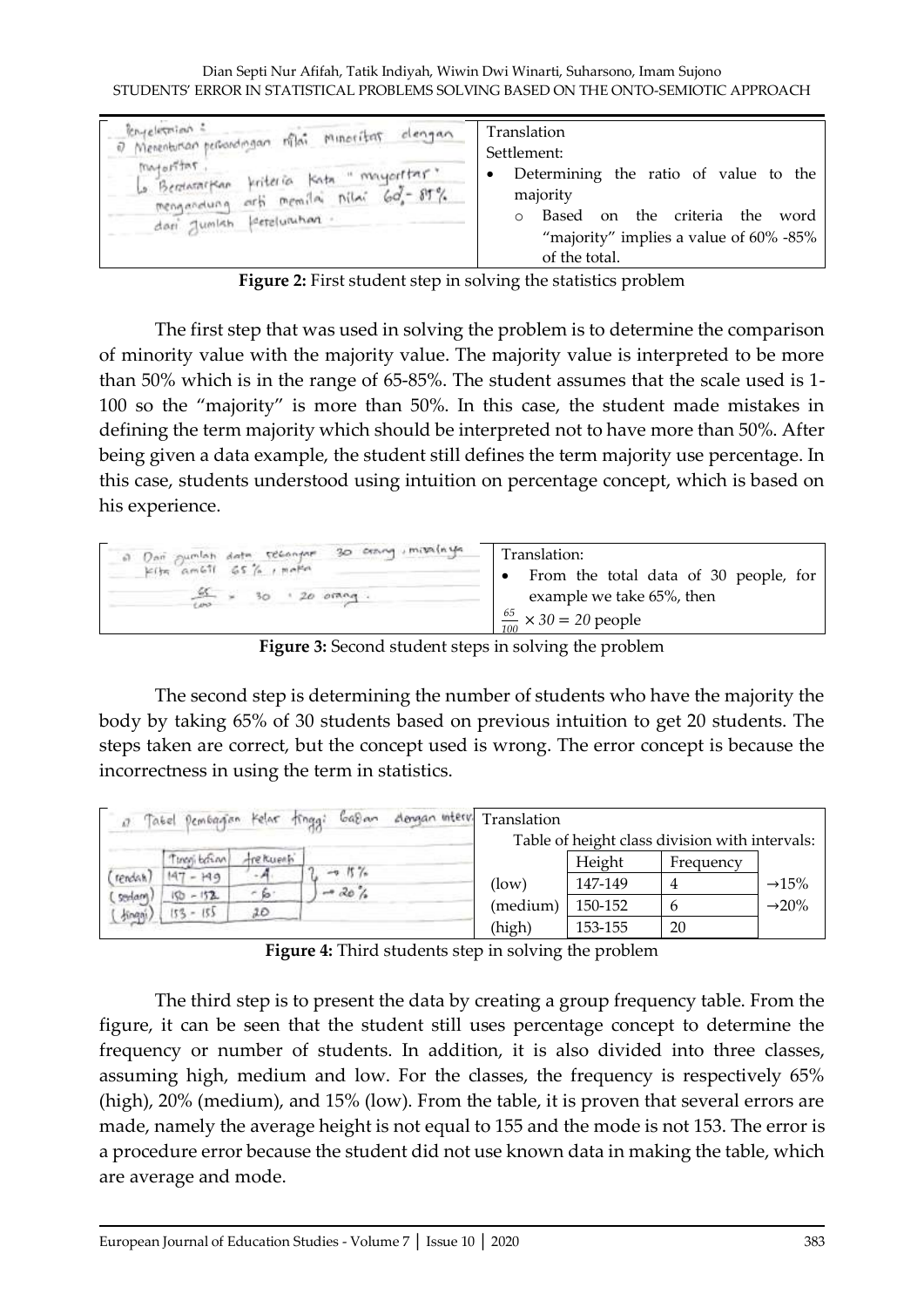|                                                                                                                                                                                                                                                                                                                                                                                                                                                                                                                                             |                                   |            |                                                                                    | Translation           |        |                                          |      |       |
|---------------------------------------------------------------------------------------------------------------------------------------------------------------------------------------------------------------------------------------------------------------------------------------------------------------------------------------------------------------------------------------------------------------------------------------------------------------------------------------------------------------------------------------------|-----------------------------------|------------|------------------------------------------------------------------------------------|-----------------------|--------|------------------------------------------|------|-------|
| Celetation links to the - rate traggi because<br>Interession is<br>BS/SN/W<br>I period estion deagon measourable 18th) femories                                                                                                                                                                                                                                                                                                                                                                                                             |                                   |            | Complete for the average overall student height<br>(solution using temporary mean) |                       |        |                                          |      |       |
|                                                                                                                                                                                                                                                                                                                                                                                                                                                                                                                                             | Mini temple treescons             |            | t-D                                                                                |                       |        |                                          |      |       |
| Th.                                                                                                                                                                                                                                                                                                                                                                                                                                                                                                                                         | 148                               |            | $-2B$                                                                              | Height                | Median | Frequency                                | D    | F.D   |
| $197 - 199$                                                                                                                                                                                                                                                                                                                                                                                                                                                                                                                                 | 151                               |            | $-2.4$                                                                             | 147-149               | 148    | 4                                        | -7   | $-28$ |
| $\frac{1521 - 791}{20 - 621}$                                                                                                                                                                                                                                                                                                                                                                                                                                                                                                               | 157                               | ΰø<br>रे क | 20 <sub>0</sub><br>TL                                                              | 150-152               | 151    | 6                                        | $-4$ | $-24$ |
|                                                                                                                                                                                                                                                                                                                                                                                                                                                                                                                                             | D & mildi tenyak - shat femantina |            |                                                                                    | 153-155               | 154    | 20                                       | 1    | 20    |
|                                                                                                                                                                                                                                                                                                                                                                                                                                                                                                                                             | Polis - Who semechants = IST      |            |                                                                                    |                       |        | 30                                       |      | $-32$ |
|                                                                                                                                                                                                                                                                                                                                                                                                                                                                                                                                             |                                   |            |                                                                                    |                       |        | $*D$ = median – temporary mean           |      |       |
|                                                                                                                                                                                                                                                                                                                                                                                                                                                                                                                                             |                                   |            |                                                                                    | Temporary mean = 155  |        |                                          |      |       |
|                                                                                                                                                                                                                                                                                                                                                                                                                                                                                                                                             | front this may fearalup has       |            |                                                                                    | Translation           |        |                                          |      |       |
|                                                                                                                                                                                                                                                                                                                                                                                                                                                                                                                                             |                                   |            |                                                                                    | Results of total mean |        |                                          |      |       |
| $\frac{1}{2}$ $\frac{1}{2}$ $\frac{1}{2}$ $\frac{1}{2}$ $\frac{1}{2}$ $\frac{1}{2}$ $\frac{1}{2}$ $\frac{1}{2}$ $\frac{1}{2}$ $\frac{1}{2}$ $\frac{1}{2}$ $\frac{1}{2}$ $\frac{1}{2}$ $\frac{1}{2}$ $\frac{1}{2}$ $\frac{1}{2}$ $\frac{1}{2}$ $\frac{1}{2}$ $\frac{1}{2}$ $\frac{1}{2}$ $\frac{1}{2}$ $\frac{1}{2}$<br>$+105$ + (- 1.067<br>$3153,933$ cm <sub>s</sub><br>$\frac{\sigma}{\sigma} = \frac{\mu}{\mu} \frac{1}{\sigma} \frac{1}{\sigma} = \frac{1}{\mu} \sigma \tau e^{i(\mu \tau \mu + \mu \rho) \sigma}$ . The platest leads |                                   |            | $\bar{X} = 155 + \left(\frac{-32}{30}\right)$                                      |                       |        |                                          |      |       |
|                                                                                                                                                                                                                                                                                                                                                                                                                                                                                                                                             |                                   |            |                                                                                    | $= 155 + (-1.067)$    |        |                                          |      |       |
|                                                                                                                                                                                                                                                                                                                                                                                                                                                                                                                                             | $(55.917 - 644)$                  |            |                                                                                    | $= 153.933$ cm        |        |                                          |      |       |
| $10-$                                                                                                                                                                                                                                                                                                                                                                                                                                                                                                                                       |                                   |            |                                                                                    |                       |        | Total mean height in class is 153.933 cm |      |       |

**Figure 5:** Fourth student step in solving the problem

The fourth step is determining the high average of all student from the data presented in the frequency table. The formula used was a temporary average of 155 (known in the problem). The reason for determining the average is to get the average data of height in class. In this case, the student made mistakes in understanding what must be determined or find in the problem. Actually, what was asked in the problem is the data about student height and grouping into high, medium, low according to the known information in the problem, so there is a procedure error in this case.

The student did not understand what was meant by data, so that they could not give or show the requested data according to the problem. The information known in the problem is the amount of the data 30, the average, classification division, maximum data is 153 and the smallest data value is 147. Students made mistakes though the requested data had actually been presented in the group frequency table. In this case, including a misconception that is the concept of data (Üzel, 2018). The student is convinced of the answer, but cannot prove it. Besides, they could not give another answer. Based on the problem given and the answer obtained, the student could make only one statement which was made according to the initial intuition used in solving the problem, which was the statement about concept uses in categorizing high, medium and low height. In making a statement, there was an error, namely in the distribution of the percentage of high, medium, low groups. Because highest group should not have the most percentage, as well as the medium and lowest group (Sari, Sa'dijah, Nengah, & Rahardjo, 2019).

From the type of mistakes, they are always equipped with the error based on argument aspect, because the argument is an explanation or reason for each answer. The six aspects of the onto-semiotic approach are interrelated to one another so they cannot be separated. When there is a mistake in understanding the problem, the final answer will also be wrong. This result is similar to the result who found that students made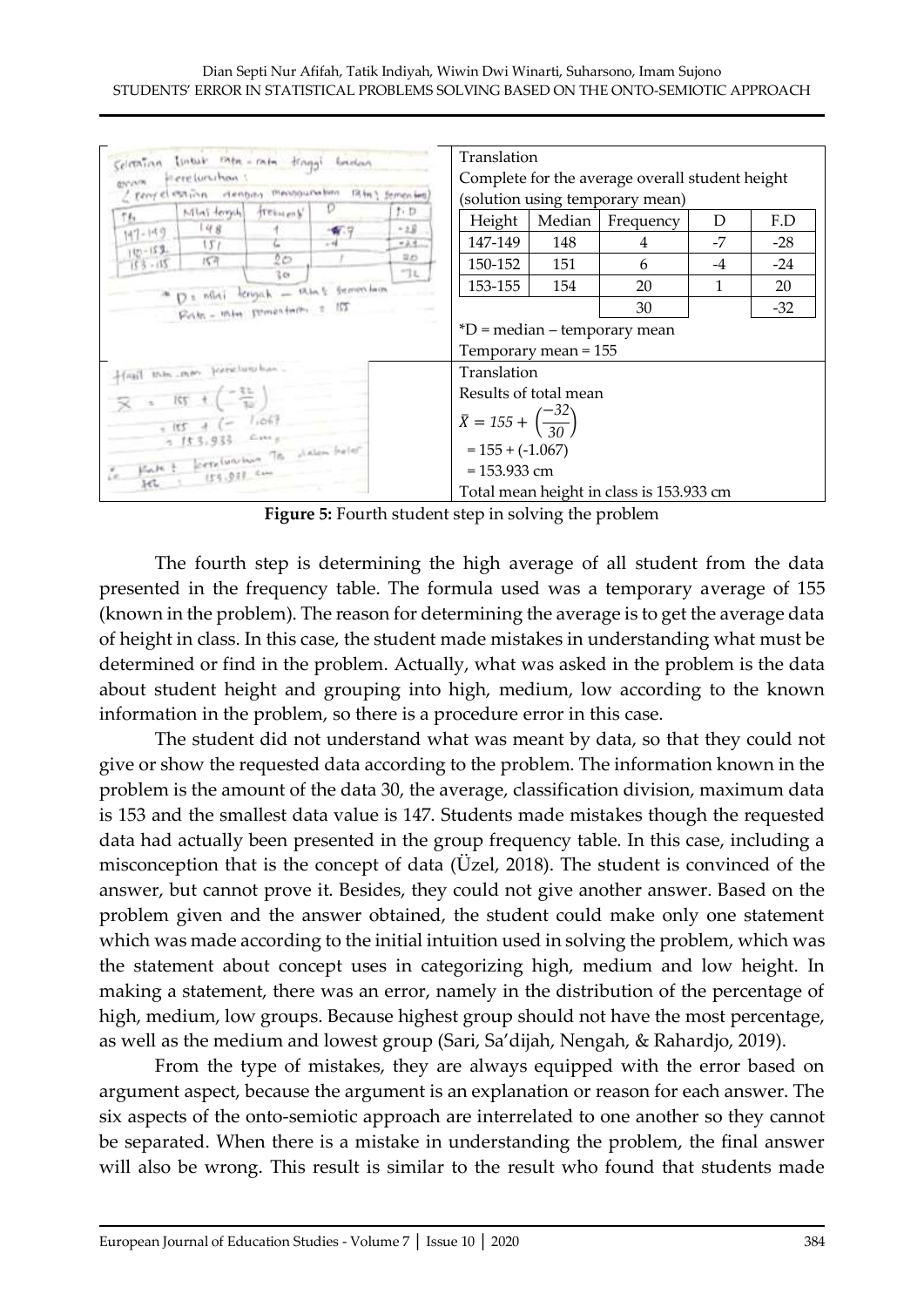mistakes in understanding the problem (Amalia, 2017; Dewanti, 2013). In addition, stated that error in drawing conclusion is caused by an error in understanding the problem.

## **4. Recommendation**

Researchers recommend that the onto-semiotic approach is a solution for teachers and practitioners to identify student mistakes while solving problems. This has implications for more anticipatory preparation for teachers to make lesson plans and teaching to anticipate the types of errors and how to deal with these mistakes during learning. In addition, the onto-semiotic approach can be used as material so that students have a better understanding of material from the aspect of language, concept, procedure, computation, proposition, and an argument, especially in statistical material. For further research, the researcher recommends students' misconceptions that occur in solving problems to be further investigated using the onto-semiotic approach. Through this follow-up research, it will be known the types and reasons why students make mistakes in solving problems.

## **5. Conclusion**

Based on the analysis in the perspective of onto-semiotic approach, it could be said that the most dominant mistake made by students in solving statistics problem was their misunderstanding on the concept part. This misconception, then, caused other error types, such as language, procedure, computation, proposition, and argument. In understanding the statistics problem student could mention all the information known, but there were some errors in understanding the problem are students used the terms "major" and "minor" in understanding the problem given. The term should have not been used in the problem. In this case, this type of error was classified into language and argument error. The student defined the term majority as the highest value, but by interpretation the value was more than 50%. It was a mistake because the majority of what is meant in the problem appears in statistics is defined as "mode". In this case, it was included as an error in concept and argument. Students were given example by mentioning all the false information, so the final answer was also false. In this case, it was included in the error in concept and argument.

Other mistakes were also made by students in solving the problem, such as students created data by presenting it in the table, but the steps in making the data was false because the data was made without the correct information about average and mode. The students made mistakes in using data concept and steps to make the data because they only used reasoning and intuiting. It could be included in the mistakes in conception, procedure, computing, and argument. The students in determining high, medium and low group used the concept with a high percentage of 65%, medium 20% and 15% low, even though they should have used the data distribution concept, namely quartile 1, 2 and 3. In this case, it could be classified into error in concept, computation, and argument.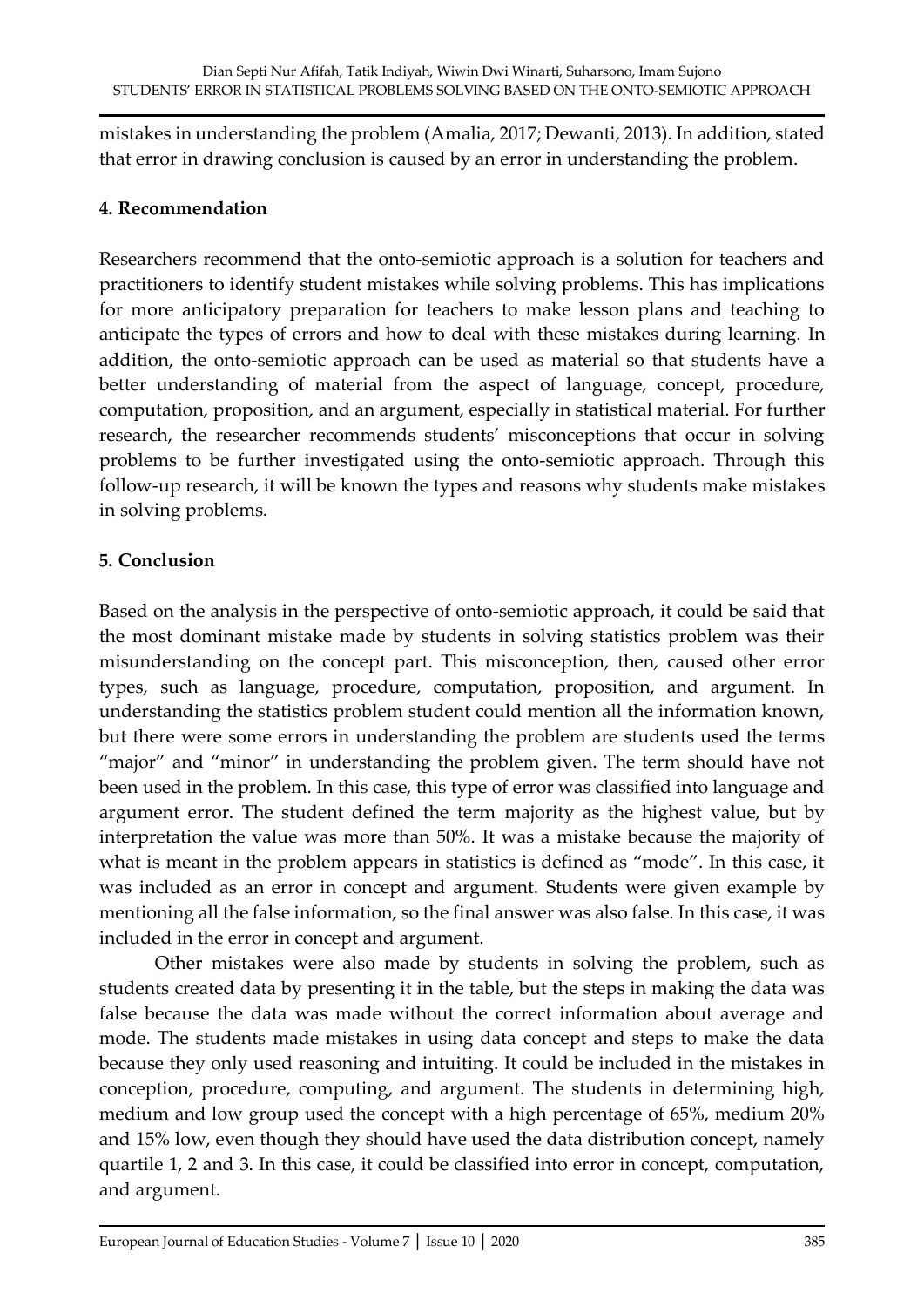The final mistakes in concluding the final answer were the student made mistakes in mentioning and showing the data requested in the problem, even though the data had been presented in tables. Besides, they also made mistakes in categorizing the high, medium and low. In this case, it could be defined as error in procedure, and argument. Students made mistakes in making the statement because of the procedure involved in solving statistics problem. In this case, it was included in the type of error in proposition and argument

Based on the result and discussion, it can be concluded that the error of student in solving the statistics problem based on onto-semiotic includes aspect of language (wrong in use of the terms), aspect of the concept (incorrectness defining terms, incorrectness example), aspect of procedure (incorrectness in using settlement strategy), aspect computing (misclassifying), proposition aspect (misrepresenting statement) and argument aspect (incorrect in explain each answer). The initial problem that causes the mistakes is their misunderstanding in problem that is given which then, causing the dominant error in terms of the concept aspect.

## **Conflict of Interest Statement**

The authors declare no conflict of interest.

## **Acknowledgements**

The author would like to thank to The Deputy of Research and Development Reinforcement Indonesia Ministry of Research and Technology / National Research and Innovation Agency for funding this research through the Masters' Thesis Research (PTM) Scheme in 2020

#### **About the Author(s)**

**Dian Septi Nur Afifah** is a lecturer in the master program of mathematics education at STKIP PGRI Tulungagung.

**Imam Sujono** is a lecturer at the Social Science Education Study Program at STKIP PGRI Tulungagung.

**Tatik Indiyah** is a student of the Mathematics Education Master Program at STKIP PGRI Tulungagung.

**Wiwin Dwi Winarti** is a student of Mathematics Education Master Program at STKIP PGRI Tulungagung.

**Suharsono** is a student of the Mathematics Education Master Program at STKIP PGRI Tulungagung.

# **References**

Afifah, D. S. N. (2016). Onto semiotic approach profile of senior high school student based on cognitive style in solving statistics problem. In *International Conference on Mathematics, Science, and Education*. Semarang: UNNES.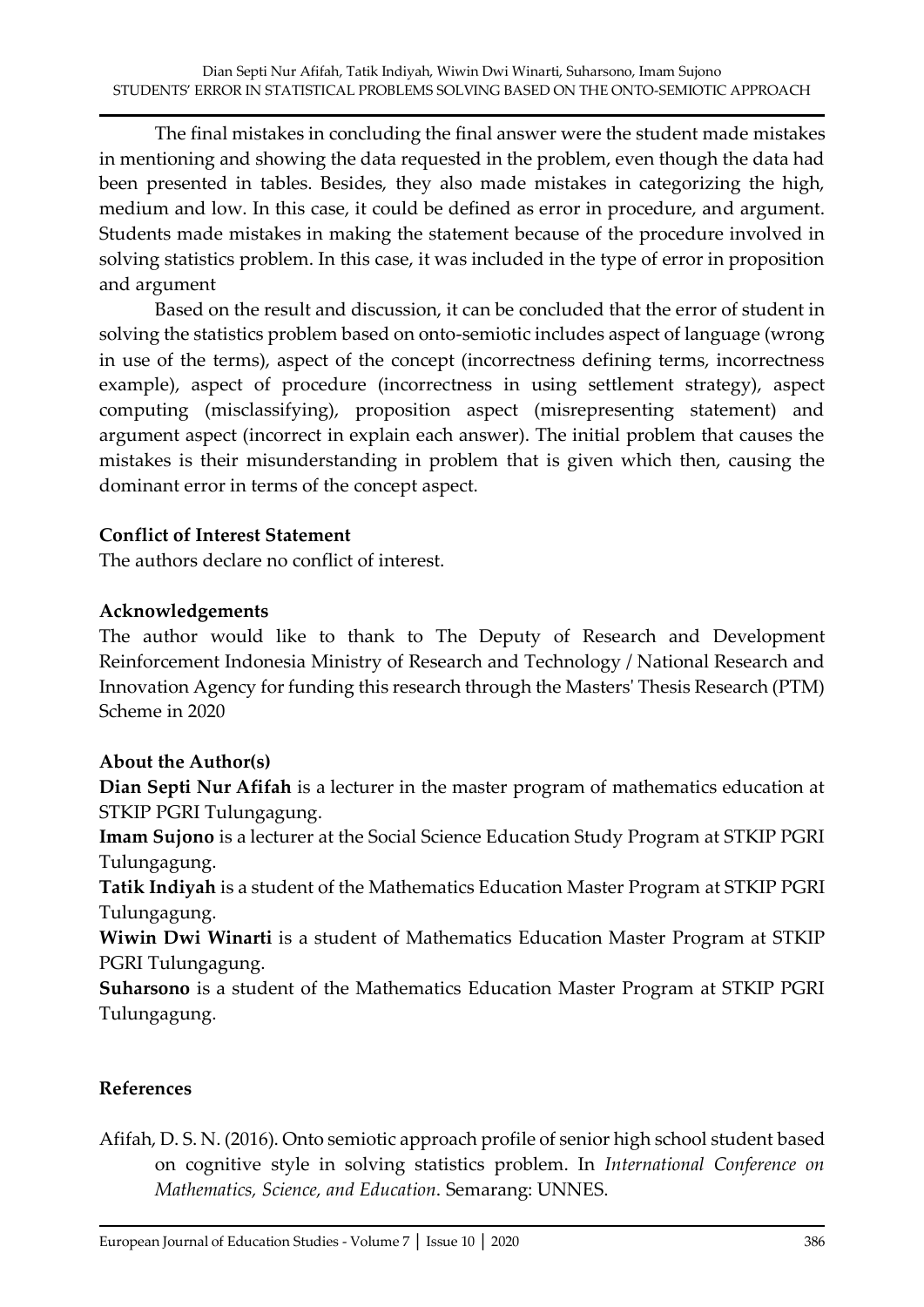- Alias, M. (2009). Integrating Technology into Classroom Instructions for Reduced Misconceptions in Statistics. *International Electronic Journal of Mathematics Education*, *4*(2), 77–91.
- Almog, N., & Ilany, B. S. (2012). Absolute value inequalities: High school students' solutions and misconceptions. *Educational Studies in Mathematics*, *81*(3), 347–364. https://doi.org/10.1007/s10649-012-9404-z
- Amalia, S. R. (2017). Error Analysis based on Newman's procedure in solving story problems in terms of students' cognitive style. *AKSIOMA*, *8*(1), 17–30.
- De Zeeuw, A., Craig, T., & You, H. S. (2013). Assessing conceptual understanding in mathematics. *Proceedings - Frontiers in Education Conference, FIE*, (October 2013), 742–744. https://doi.org/10.1109/FIE.2013.6685135
- Dewanti, S. S. (2013). *Misconception Analysis of Mathematics Education Study Program Students in Calculus I Subjects Viewed from Learning Styles*. Yogyakarta: Universitas Islam Negeri Sunan Kalijaga.
- Font, V., Godino, J., & Gallardo, J. (2013). The emergence of objects from mathematical practices. *Educational Studies in Mathematics*, *82*, 97–124.
- Godino, J., & Batanero, C. (2013). The meanings of mathematical objects as analysis units for didactic of mathematics'. *European Research in Mathematics Education III*, 236– 248.
- Godino, J., Batanero, C., & Font, V. (2007). The onto-semiotic approach to research in mathematics education. *ZDM Mathematics Education*, *39*(1–2), 127–135. https://doi.org/https://doi.org/10.1007/s11858-006-0004-1.
- Godino, J., Batanero, C., & Rafael, R. (2015). An onto-semiotic analysis of combinatorial problems and the solving processes by university students. *Educational Studies in Mathematics*.
- Montiel, A. (2009). The effect of structured mentoring on enrollment and success rates of a cohort of education paraprofesionals. *College and University*, *84*(3), 26.
- NCTM. (2006). *Principles and standard for school mathematics* (VA). Reaston: NCTM.
- Neto, T. B. (2012). Design and analysis of mathematical tasks using the onto-semiotic approach. In *12th International Congress on Mathematical Education Program*. Seoul: COEX.
- Roa, R. (2005). *Combinatorial reasoning in students with advanced mathematical training*. University of Granada, Spain.
- Safaat, N. H., & Sari, O. (2016). Rancangan Bangun Aplikasi Pembelajaran Bahasa Inggris Berbasis Kinect. *Jurnal CoreIT*, *2*(1), 21–28.
- Sari, F., Sa'dijah, C., Nengah, P., & Rahardjo, S. (2019). Looking without seeing: The role of meta-cognitive blindness of student with high math anxiety. *International Journal of Cognitive Research in Science, Engineering and Education*, *7*(2), 53–65. https://doi.org/10.5937/ijcrsee1902053f
- Üzel, D. (2018). Investigation of Misconceptions and Errors about Division Operation in Fractions. *Universal Journal of Educational Research*, *6*(11), 2656–2662. https://doi.org/10.13189/ujer.2018.061131